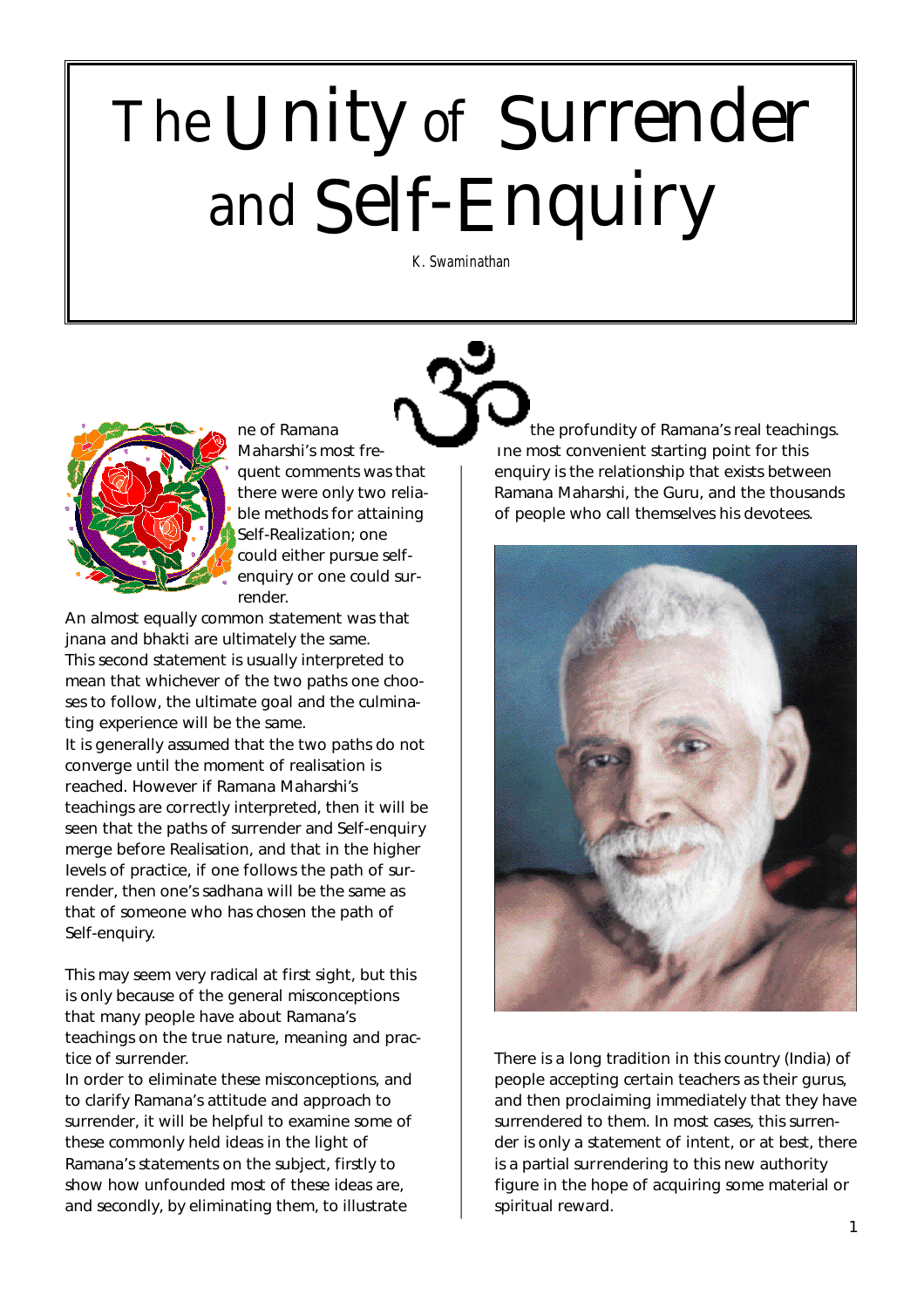Ramana's opposition to this type of religious bribery was quite clear and it is best summed up in the following statement:

*'Surrender to Him and abide by His will whether he appears or vanishes; await His pleasure. If you ask Him to do as you please, it is not surrender but command to Him. You cannot have Him obey you and yet think that you have surrendered. He knows what is best and when and how to do it. Leave everything to Him; His is the burden, you no longer have any cares. All your cares are His. Such is surrender. This is bhakti". (Talks, p. 425).* 

This statement, typical of many that he made is a categorical refutation of the idea that one can surrender to one's God or Guru, and yet demand that the God or Guru fulfills one's desires or solves one's problems. Despite this often repeated refutation, it is probably true to say that the majority of Ramana's devotees both believe that they have surrendered to Ramana, yet at the same time, would not hesitate to approach him with their personal and material problems, especially if the perceived need required an urgent solution.

In Ramana's teachings on surrender, there is no room for stray desires, and no room for expectations or miracles, no matter how desperate the situation might appear to be.

Ramana says:

*"If you have surrendered, you must be able to abide by the will of God and not make a grievance out of what may not please you." (Talks p.115)*

Under Ramana's strict interpretation of absolute surrender, the only appeals which might qualify for approval are those where the devotee approaches the God or Guru with the attitude "This is your problem and not mine; please attend to it in any way you see fit."

This attitude bears the marks of partial surrender, for it fulfills the bare minimum requirements of Ramana's definition of true surrender. On this level of surrender, there is no longer any expectation of a particular solution, there is simply a willingness to accept whatever happens.

It is interesting to note in this connection that although Ramana clearly stated that devotees who wanted their problems solved were not practicing true surrender, he did admit that surrendering one's problems to God or to the Guru was a legitimate course of action for those who felt that they could not stick to His absolute teaching of complete surrender. He was once asked:

"Is it proper that one prays to God when one is afflicted by worldly ills?" and his answer was:

> *"Undoubtedly." (Talks, p. 501).*

This admission that the Guru may be approached with personal problems should be seen as an extension of, and not a contradiction of his teachings on absolute and unconditional surrender. For those who are not ready for complete surrender, there is this intermediate practice of surrendering one's problems to the external "Higher Power." It is not a dilution of his notion that surrender must be complete and total to be effective, it is more an admission that for some devotees, such a massive step is impractical without some lesser intermediate stage.

If we can reach this point where we accept that we cannot ask Ramana to solve our problems and still claim that we have surrendered, then we move forward a few steps in our understanding of his teachings, but if we then try to put our new understanding into practice, we immediately encounter a new and apparently insoluble problem. The problem is that the desire to surrender is in itself a desire which we want fulfilled, and since, according to Ramana, true surrender cannot be accomplished without complete desirelessness, the presence of this desire in us is sufficient to prevent true surrender from taking place. It is the paradox of effort which is inherent in nearly all forms of sadhana.

Simply stated, the problem is that there is a perception that there is an individual self which wants to extinguish itself so that the state of Realisation will be revealed, but anything which this individual self tries to do to eliminate itself merely prolongs its own existence. If one sees spiritual practice as something that one does to attain Realisation, then there is no solution to this problem; there is no solution because the whole problem stems from the totally false assumption that this individual self has a real existence.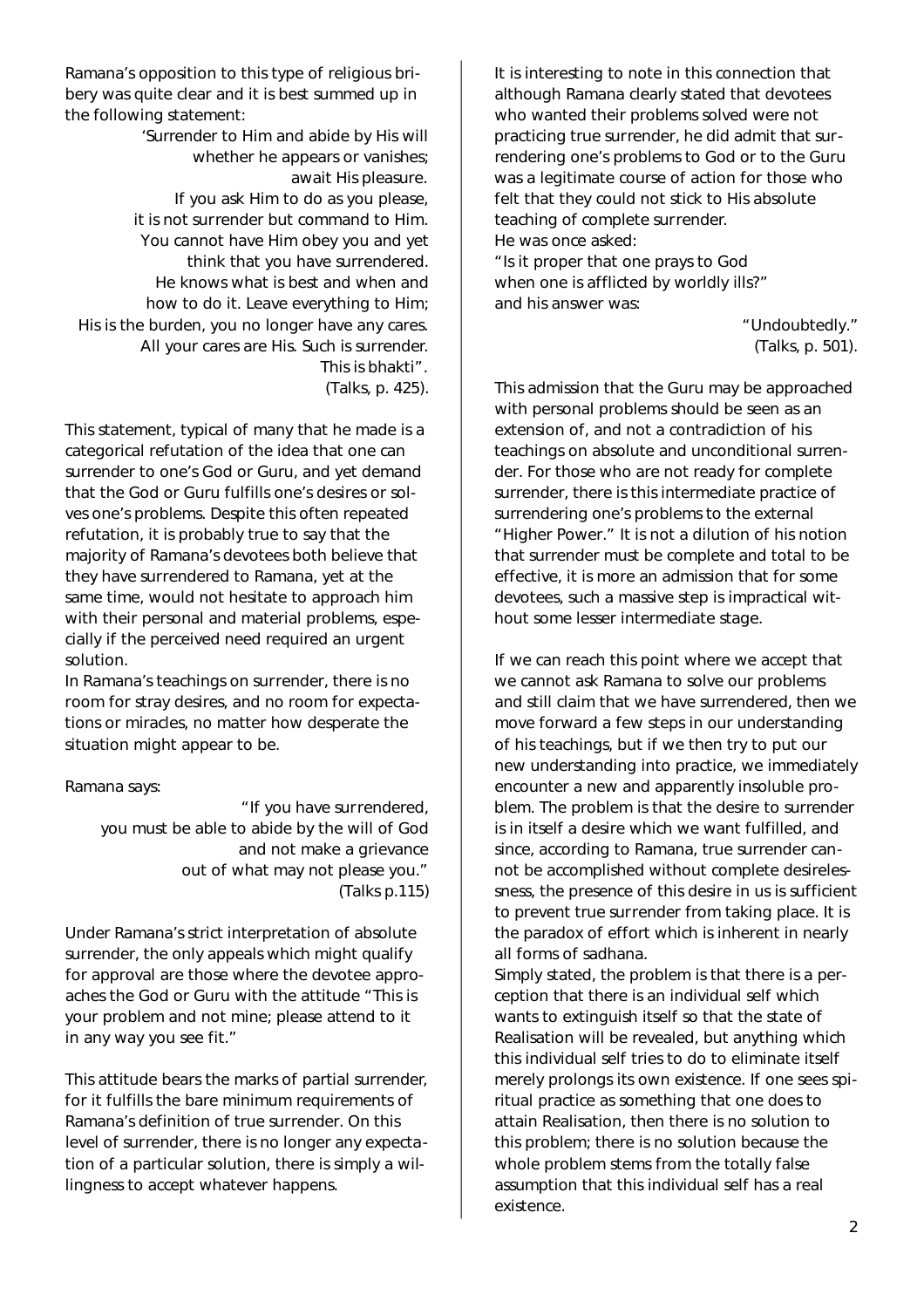The first path along the path to true surrender is not to throw oneself at someone's feet and say "I surrender", it is the cultivation of the awareness and the understanding that there is no individual self to surrender, and that this individual self never at any time had, has, or will have any real existence.

When Ramana said on several occasions: "Who is to surrender what and to whom?" (Talks, p. 176),

he was trying to drive home this fundamental point that without this understanding that there is no individual self, then all spiritual practices are done under false pretences, and that meditation, surrender or self-enquiry done without this constant awareness are merely exercises in selfdeception.

The best illustration of this point that I have come across appears in a recent publication called The Secret of Arunachala.

In it, a devotee remarked to Ramana that a certain fellow devotee must be well advanced on the spiritual path because he meditated for eight to ten hours every day. (Page 73).

*"Oh,"* replied Ramana, *"he meditates, he eats he sleeps. But who is meditating, eating, sleeping? What advantage is there in meditating for ten hours a day if in the end that only has the result of establishing you a little more deeply in the conviction that it is you who are meditating?"*

This aspect of Ramana's teachings, that one is already realised here and now is widely ignored when it comes to practice, but its importance cannot be overstated.

Ramana has said:

*"The removal of ignorance is the aim of practice and not acquisition of Realisation." (Talks p. 322).* 

The most fundamental piece of ignorance is that there exists an individual self who is going to do sadhana, and that by doing sadhana, this individual self will disappear or be merged in some super-being.

Until this concept is eliminated on the mental level, it is not an exaggeration to say that one is wasting one's time in attempts to surrender or to enquire 'Who am I?' Correct attitude and correct understanding of this matter are of pre-eminent importance if the application of Ramana's teaching is to be successful.

Returning now to the practice of surrender, and bearing in mind the necessity of maintaining the right attitude with regard to the nonexistence of the individual self, there remains the problem of how to surrender since the mere desire to surrender invents an illusory person who is going to surrender.

The key to this problem and the key to all problems connected with the practice of Ramana's teachings, is to bypass the mind and move to the realm of being. One cannot truly surrender without escaping from that vast accumulation of ideas and desires we call the mind, and according to Ramana, one cannot ecape or destroy the mind by any kind of mental activity.

Ramana's solution is to let the mind subside to the point where it disappears, and what remains when the mind has subsided is the simple, pure being that was always there.

In a conversation in Talks Ramana gives the following illuminating answer.

He says:

*"It is enough that one surrenders oneself. Surrender is to give oneself up to the original cause of one's being… One's source is within oneself. Give yourself up to it. That means that you should seek the source and merge in it." (Talks p.175).*

This is an immensely profound statement which not only sweeps away many of the myths that surround the practice of surrender – it also shows an indication that the route to the rediscovery of the Self is the same whether one chooses to label it "surrender" or "self-enquiry".

If we examine this statement closely it is possible to extract three important conclusions regarding Ramana's attitude and approach to surrender. Firstly, there is no external deity or manifestation to whom one must surrender; secondly, the source of one's being is within us; and thirdly, and most importantly, true surrender is to go back to the original cause of one's being and remain firmly and continually rooted there.

If this is translated into terms of practical advice, then surrender comes down to two words: being and stillness.

In Talks Ramana says:

*"Your duty is to be, and not to be this or that, 'I am that I am' sums up the whole truth. The method is summed up in 'Be still'." (Talks, p.333).*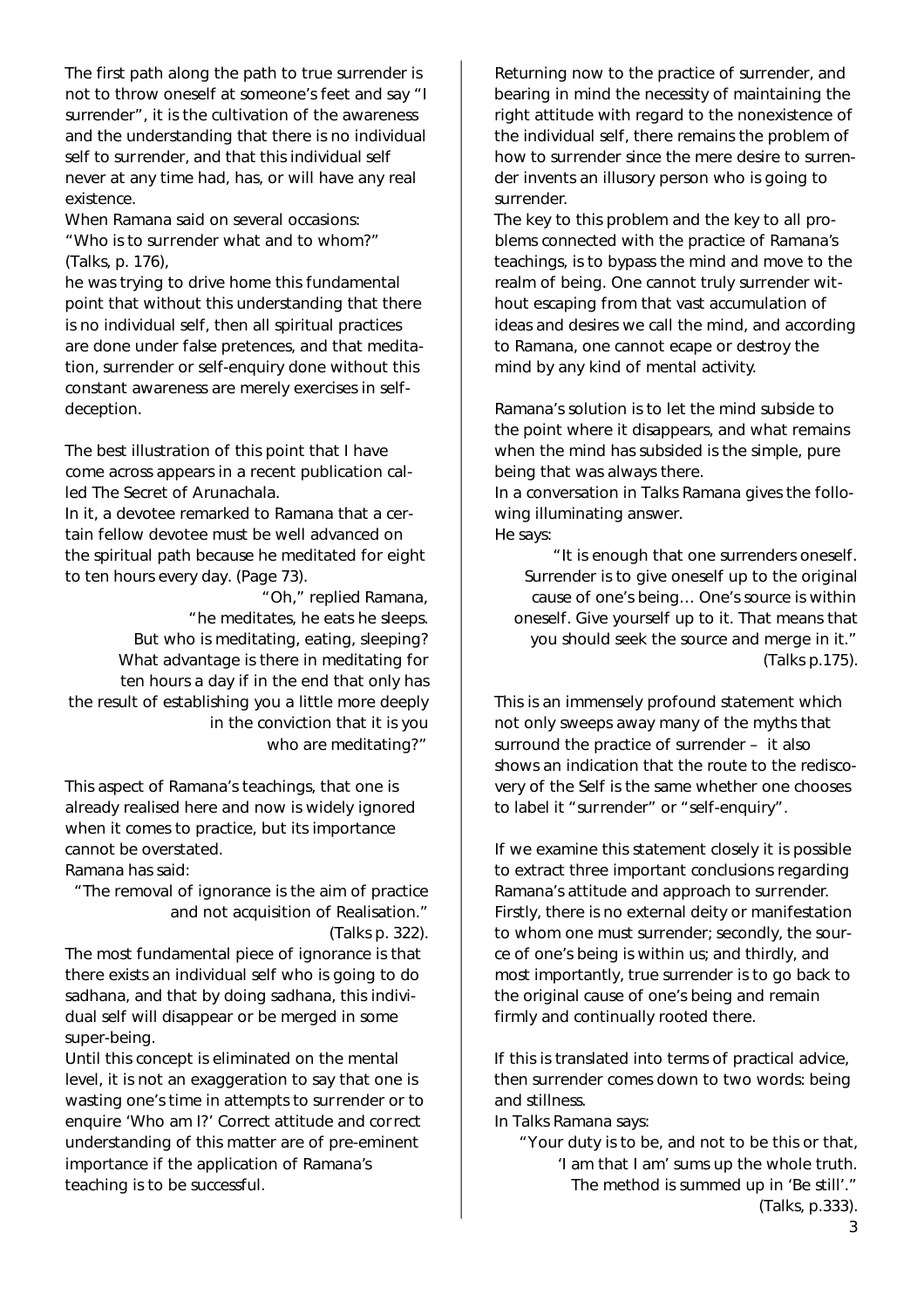The stillness and the being which Ramana speaks co-exist with each other and reveal themselves in their full radiance whenever interest in one's thought stream dries up. Thus, for Ramana, the practice of surrender is to find within oneself this feeling of beingness and surrender oneself completely to it. On this level of surrender, practice consists of giving up wrong ideas by refusing to give them attention.

## Ramana's statement that

*"The removal of ignorance is the aim of practice and not acquisition of Realisation" (Talks, p. 322)* 

is extremely relevant in this connection, for it is only wrong ideas that separate us from a full awareness of our natural state. This final stage of surrender is simply a giving up of attachment to ignorance by bypassing the mental processes which cause and perpetuate it. The practice is the fruit of the conviction that there is nothing to surrender, for by denying attention to the mental processes, one is finally surrendering the erroneous idea that there is an individual self to surrender.

When one attempts to practice this conviction by putting attention on the feeling of being that is within us, thoughts and desires will initially continue to grow at their normal rate, but if attention is maintained over a period of time, the density of thoughts decreases, and in the space between them there emerges the clarity, the stillness and the peace of pure being. Occasionally this stillness and this peace will expand and intensify until a point is reached where no effort is needed to sustain the awareness of being, the attention merges imperceptibly with the being itself, and the occasional stray thoughts no longer have the power to distract.

When this point of surrender has been reached, all the ignorant misperceptions, which constitute the illusory ego, have disappeared. But this is not the final state of Realisation, because the misconceptions are only in suspension and sooner or later, they can emerge again.

Ramana has stated that the final, definite elimination of ignorance is a matter for Self. He says that effort can only take one to a certain point and then the Self takes over and takes one to the goal. In the case of surrender, the initial effort is the shifting of one's attention from the world of thoughts to the feeling of being. When there is no attention on it, the mind subsides revealing the being from which it came, then in some mysterious way, the Self eliminates the residual ignorance and Realisation dawns. Ramana summed it all up very neatly when he said:

*"Just keep quiet and Bhagavan will do the rest." (Ramana Maharshi and the Path of Self-Knowledge p. 147)*

This shifting of attention is the ultimate act of surrender. It is an acknowledgement that the mind, its concepts and desires are all ignorance, and that involvement in and attachment to the ignorance is all that prevents a full awareness of Reality.

It is an aknowledgement that nothing that is understood or believed is of any use; that no belief, theory, idea or mental activity will bring one any nearer to Realisation. It is an acknowledgement and a final acceptance of the idea that all striving and all notions of attainment are futile and illusory. This simple shifting of attention constitutes the culmination of surrender because it is the final surrendering of the ignorant notion that there is an individual self to surrender. It is the final acceptance in practice of the conviction that there is only attachment to wrong ideas and that this attachment can be severed by refusing to give these ideas any attention.

This final level of surrendering ignorance represents the full flowering of Ramana's teachings on surrender, and any less absolute interpretation merely entangles one in the meshes of the ignorant ideas he was striving so hard to eliminate. It is admitted that as a concession to weakness, he occasionally permitted and approved lower levels of surrender such as devotion and worship, but for those who could comprehend and practice his more absolute teachings, he would be satisfied with notning less than the total unconditioned surrender which is implied in the practice of being and the detachment from ignorance.

Bearing this in mind it will now be constructive to have a closer look at the practice of self-enquiry, and to focus attention on the large overlap that exists hetween enquiry and surrender. Ramana's advice on self-enquiry was cIear, simple and direct, but like his advice on surrender, it has often been misunderstood and misrepresented. The easiest way to avoid errors is to remember three simple but fundamental tenets of Ramana's teachings; firstly, that we are all Realised here and now and that the only purpose of sadhana is to remove the idea that we are not; secondly, there is no individual self to extinguish because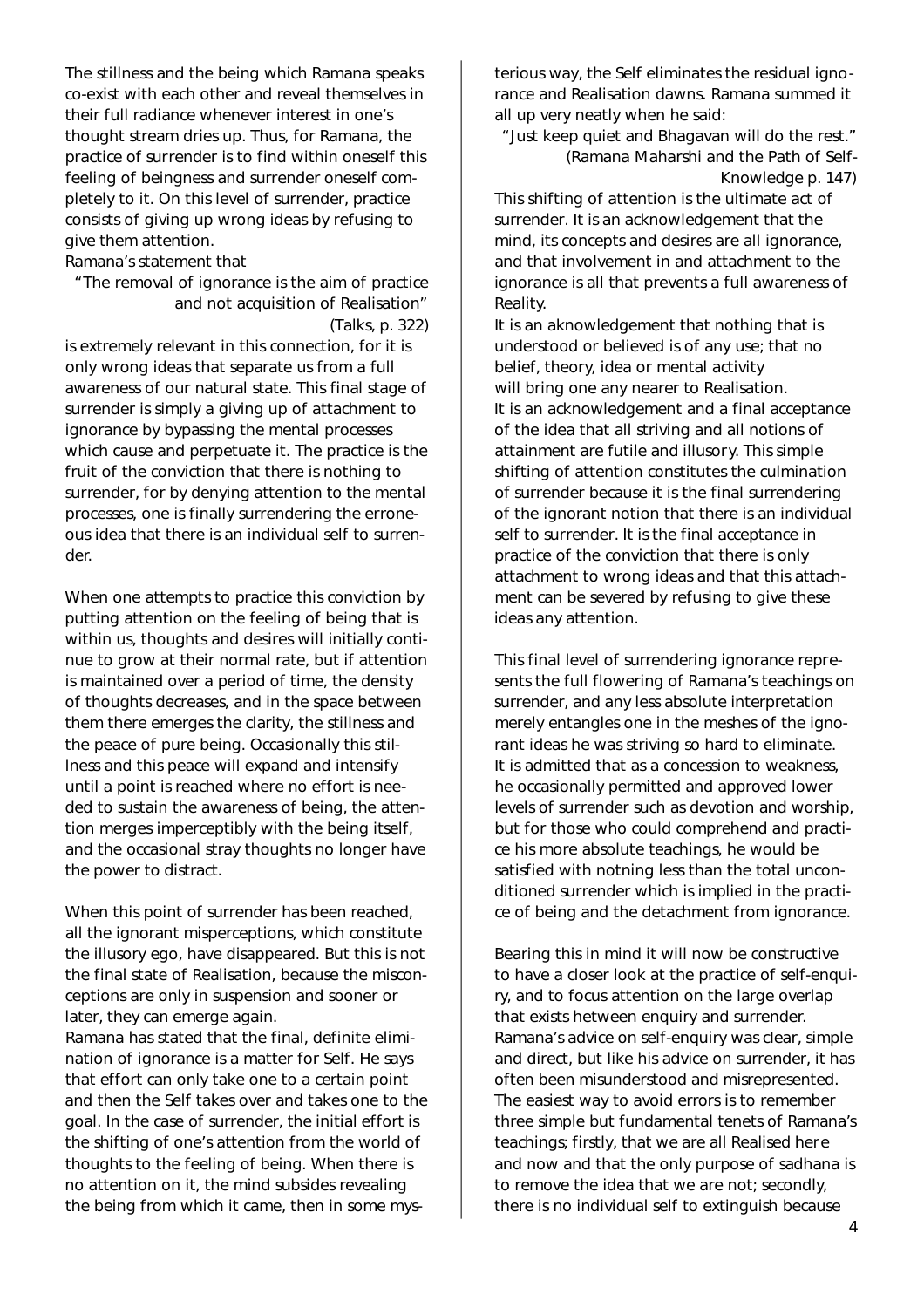the individual self never at any time existed; and thirdly no amount of mental sadhana is helpful because the mind cannot do anything except extend the frontiers of its own ignorance. If an awareness of these points is continually maintained, then the most obvious errors in practice can be avoided. One inmediately sees that concentration on a point in the body is counterproductive because it involves mental effort. One can also eliminate the idea that self-enquiry is a mantra or an exercise in self-analysis because both of these approaches involve mental activity. On a more subtle Ievel, if one maintains an awareness that the individual self at no time ever exists then one can avoid the dangerous but often deeply-rooted notion that self-enquiry involves one self looking for another self.

To cut through the entanglements of these and similar misconceptions, and to find out what positive practical advice Ramana had to offer on self-enquiry, one cannot do better than go back to the words of Ramana himself. In Maharshi's Gospel, he says that:

> *"The purpose of self-enquiry is to focus the entire mind at its source". (p.48).*

The purpose of this focussing is the same as that which has just been outlined for the practice of surrender. According to Ramana the mind is only a connection of ignorant ideas and unless one steps completely outside this mental realm by keeping attention on the being from which the mind emerges, then the ignorance and the wrong ideas inevitably continue. It is important to note that Ramana never explains self-enquiry as a practice by which an individual self is eliminated, he always phrases his advice to indicate that when one looks for the source of the mind or the ego, they both disappear, and it is discovered that neither of them ever existed. This stepping outside the mind is as crucial to an understanding of self-enquiry as it is to an understanding of surrender.

In a passage in Talks he says:

*"The fact is that the mind is only a bundle of thoughts. How can you extinguish it by the thought of doing so or by a desire… Your thoughts and desires are part and parcel of the mind! The mind is simply fattened by new thoughts rising up. Therefore it is foolish to attempt to kill the mind by means of the mind.* 

## *The only way to do it is to find its source and hold on to it.'' (p. 463).*

This finding the source and holding on to it is the beginning, end and purpose of self-enquiry. The precise method is simple and well known. When thoughts arise one does not allow them to develop. One asks oneself the words "To whom do these thoughts occur?" And the answer is "To me," and then the question occurs "Then who am I? What is this thing in me which I keep calling 'I'?"

By doing this practice one is shifting attention from the world of thoughts to the being from where the thought and the thinker first emerged. The transfer of attention is simply executed because if one holds onto the feeling "I am" the initial thought of "I" will gradually give way to the feeling of "I" and then sooner or later this feeling "I am" will merge into being itself, to a state where there is no longer either a thinker of the thought 'I' or a feeler of the feeling 'I am'; there will only be being itself. This is the stage where attention to the feeling of "I am" has merged with the being from which it came so that there is no longer the dualistic distinction of a person giving attention to the feeling of "I am". There is only being and awareness of being.

lf this practice is done persistently, then the verbal redirection of attention soon becomes redundant; as soon as there is the awareness of attachment to a particular thought then attention is immediately switched back to the being, from which the thoughts and the imaginary thinker came.

It is important to stress that the verbal preliminaries of asking "Who am I?" or "To whom do these thoughts occur?" are simply tools to redirect the attention; the real self-enquiry begins with the subsequent witnessing of the disappearance of the thoughts and the re-emergence of being as the mind subsides into temporary abeyance.

Ramana summarized this very succinctly when he said in Talks:

*"Abhyasa (spiritual practice) consists of withdra wal into the self* 

*everytime you are disturbed by thought. It is not concentration or destruction of the mind, but withdrawal into the Self". (p. 464).* 

Since, in Ramana's terminology the terms being and Self are virtually synonymous, what he is